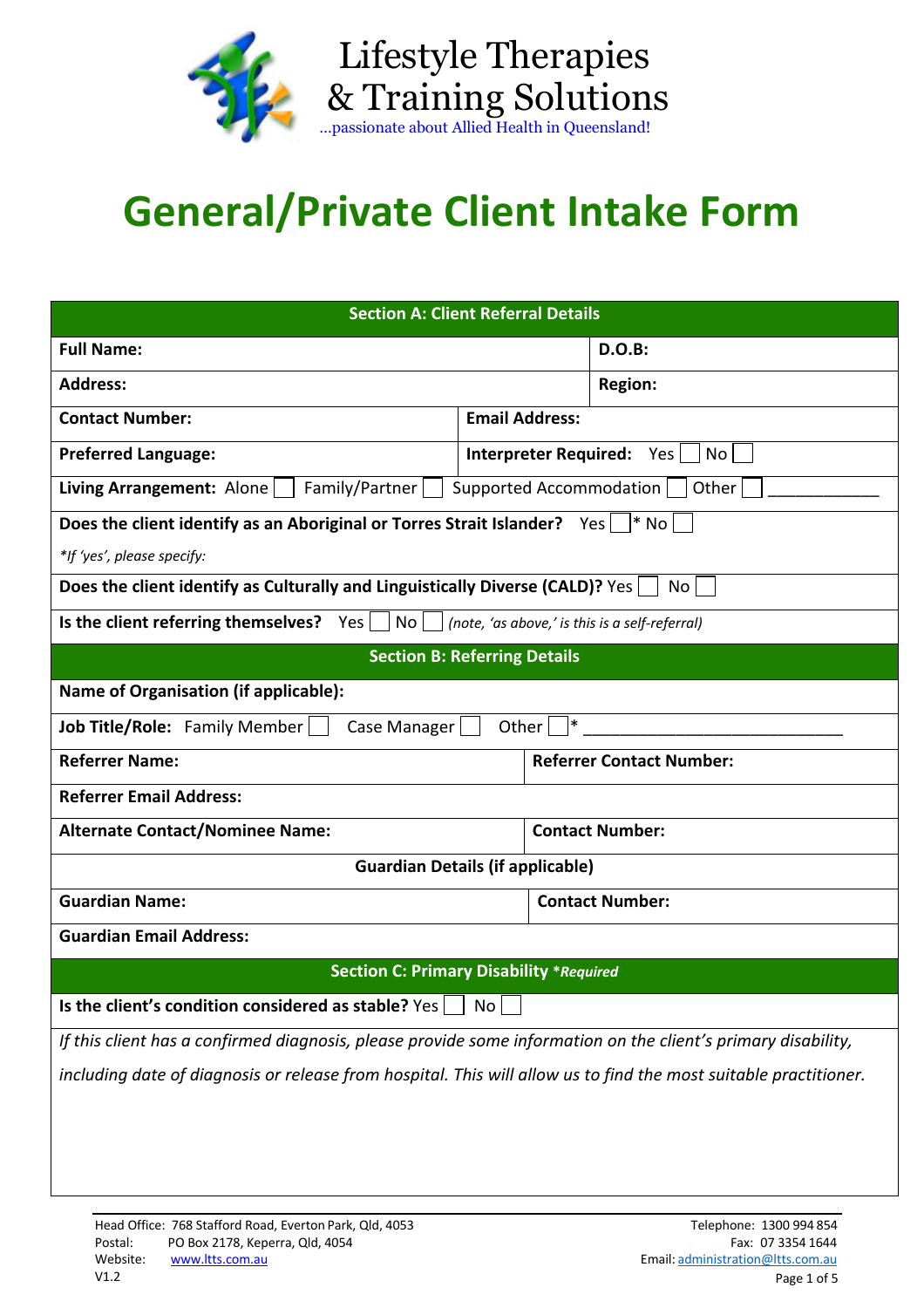

 Lifestyle Therapies & Training Solutions

## **Section D: Reason for Referral \****Required*

*Please provide some information on the client's reason for referral. This will allow us to find the most suitable practitioner.* 

| <b>Section E: Services Seeking</b> |
|------------------------------------|
|------------------------------------|

| <b>Discipline Type:</b> Occupational Therapy       | Psychology<br>Speech Pathology                                                                                                                                                                  |
|----------------------------------------------------|-------------------------------------------------------------------------------------------------------------------------------------------------------------------------------------------------|
| Please tick which type of service you are seeking: |                                                                                                                                                                                                 |
| <b>Private Therapy:</b>                            | Regular, ongoing therapy funded privately.                                                                                                                                                      |
| <b>Summary Assessment:</b>                         | A shorter assessment that includes an Assessment Appointment (60<br>minutes) and a report of findings and recommendations.<br>*Total of up to 3 hours charged.                                  |
| <b>Comprehensive Assessment:</b>                   | A longer, more detailed assessment that includes an Assessment<br>Appointment (60-120 minutes), and an extensive report of findings and<br>recommendations.<br>*Total of up to 8 hours charged. |
|                                                    | Important Information: Costs for these sessions are subject to location and duration of services. For individualised quotes, please                                                             |

contact our administration team.

**Extra Comments/Additional Information:**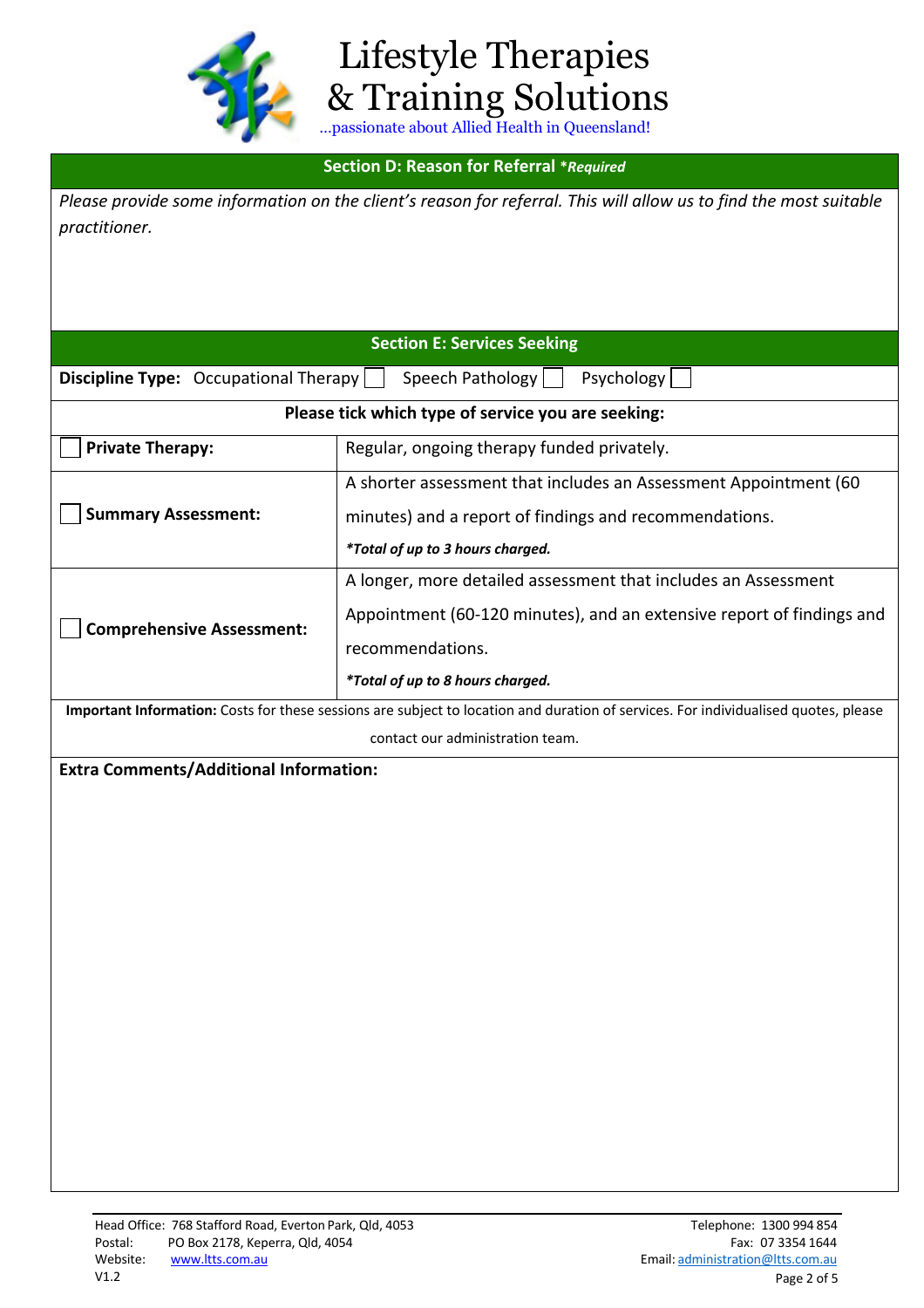

## Lifestyle Therapies & Training Solutions …passionate about Allied Health in Queensland!

| Is this client open to engaging with Telehealth (online) services? Yes<br>No  <br>Does this client have access to Telehealth (online) facilities? Yes<br>No  |
|--------------------------------------------------------------------------------------------------------------------------------------------------------------|
|                                                                                                                                                              |
|                                                                                                                                                              |
| ∣∗<br>Is this client verbal?<br>Does this client have communication difficulties? Yes<br>No<br>Yes                                                           |
| $No$ $ $                                                                                                                                                     |
| *If this client has communication difficulties, please provide further detail here:                                                                          |
|                                                                                                                                                              |
| ∗<br>Does this client make their own decisions? Yes<br>No                                                                                                    |
| *If no, who supports this client in their decision making?                                                                                                   |
|                                                                                                                                                              |
| Are there any legal arrangements in place for this client (e.g. court orders/custody)? Yes $ $<br>l* No                                                      |
| *If yes, please specify details here:                                                                                                                        |
|                                                                                                                                                              |
| <b>Section G: Risk Screen</b>                                                                                                                                |
| Is there a recent history of acute mental illness or acute psychological distress (mood disorders,                                                           |
| psychoses, etc.) including hospital admission? $Yes \mid  *$<br>$\overline{N}$ o $\vert$                                                                     |
| *If answered yes, please provide further detail here:                                                                                                        |
|                                                                                                                                                              |
| Is there a history of suicidal ideation within the last 14 days? $Yes \cup No \cup$                                                                          |
|                                                                                                                                                              |
|                                                                                                                                                              |
| Does the client feel emotional distress on a daily basis? Yes<br>No                                                                                          |
| Does this client have any plans of service delivery within external organisations (Hospitals/ Inpatient<br>Wards/Ambulance/Police/Helplines/etc)? Yes   * No |
| *If yes, please specify whom with here:                                                                                                                      |
|                                                                                                                                                              |
|                                                                                                                                                              |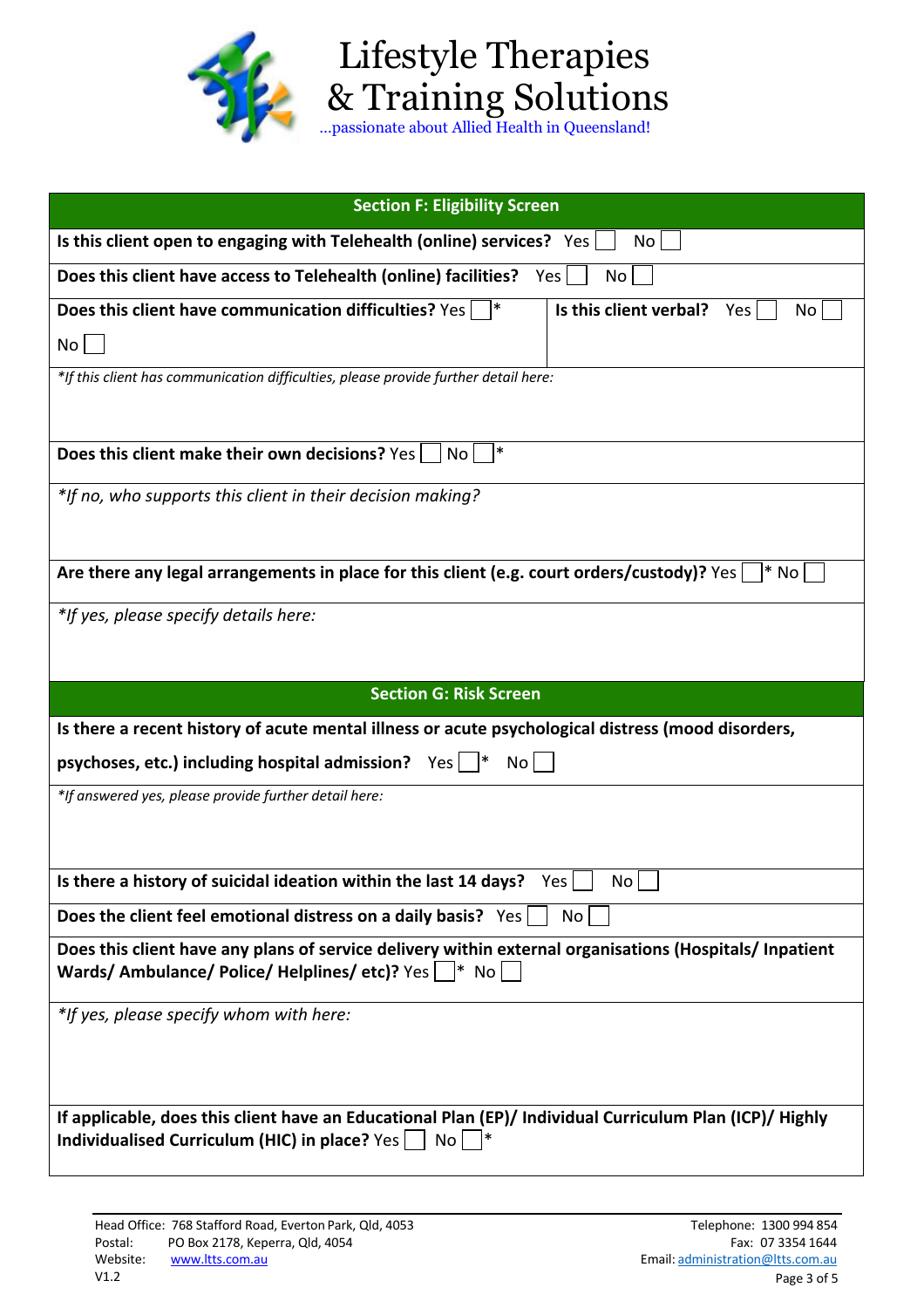

Lifestyle Therapies & Training Solutions

| Does this client have difficulties swallowing? Yes [<br>$ *$ No                                            |
|------------------------------------------------------------------------------------------------------------|
| *If answered yes, please provide further detail here:                                                      |
|                                                                                                            |
|                                                                                                            |
| Does this client experience difficulties with Pressure-Care Management? Yes<br>l* No                       |
| *If answered yes, please provide further detail here:                                                      |
|                                                                                                            |
|                                                                                                            |
| Is there a history of pain associated with the client's disability within the last 14 days? Yes<br>$ *$ No |
| *If yes, please specify details here:                                                                      |
|                                                                                                            |
| ∣∗                                                                                                         |
| Does the client have a history of falls (within the last 6 months)? Yes<br>No                              |
| ∗<br>Is the client able to complete daily living tasks appropriate for their age? Yes<br>No                |
| *If answered no, please provide further detail here:                                                       |
|                                                                                                            |
|                                                                                                            |
| <b>Section H: Payment Details</b>                                                                          |
| <b>Name of Payer:</b>                                                                                      |
| Email address invoices will be sent to:                                                                    |
|                                                                                                            |
| Are there any external agencies (OPG/CSO/etc.) involved with this client?<br>Yes<br>No l                   |
| *If there are any external agencies involved, please specify here:                                         |
|                                                                                                            |
|                                                                                                            |
| <b>Additional Comments:</b>                                                                                |
|                                                                                                            |
|                                                                                                            |
|                                                                                                            |
|                                                                                                            |
|                                                                                                            |
|                                                                                                            |
|                                                                                                            |
|                                                                                                            |
|                                                                                                            |